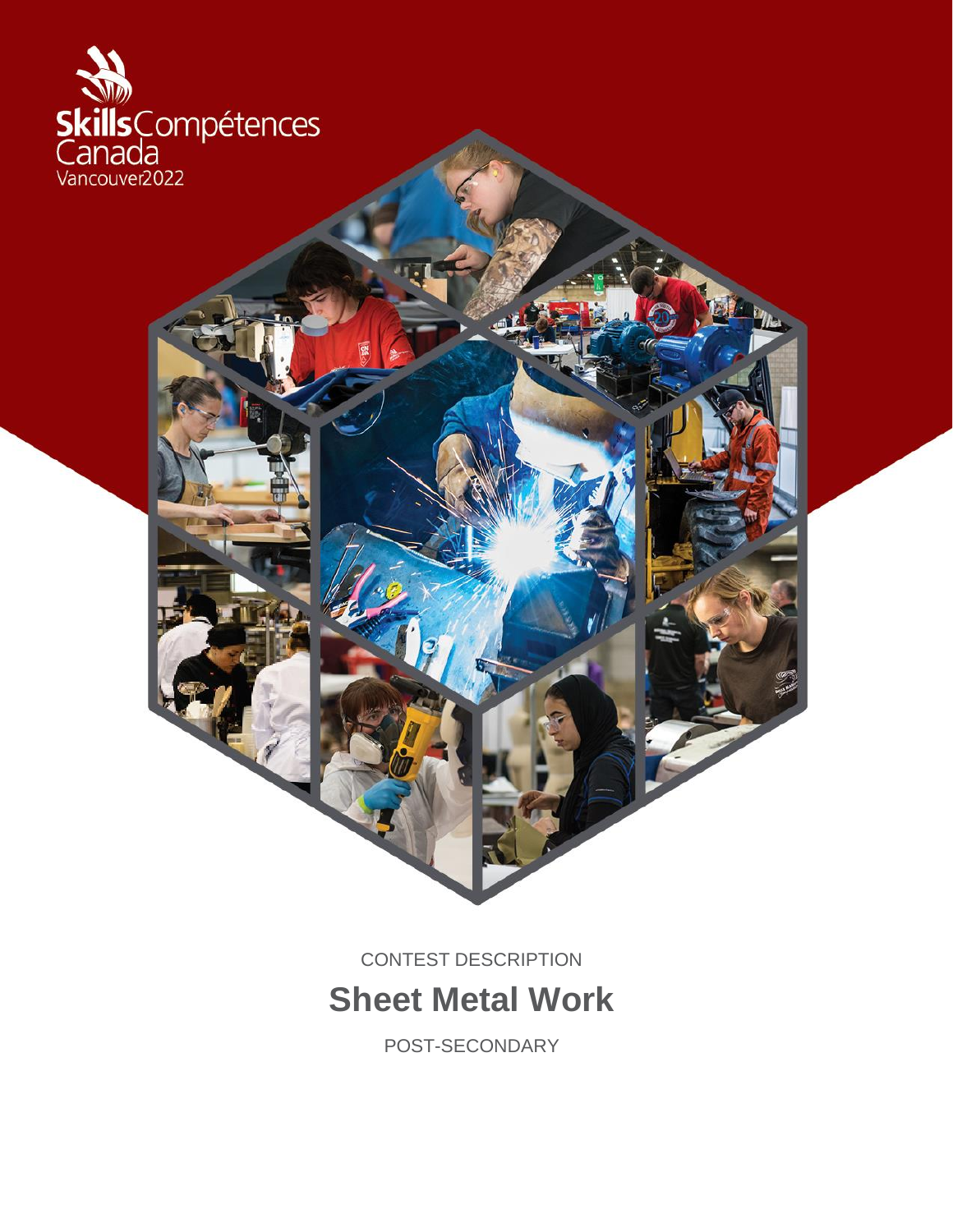

### Table of Contents

|                | 1 THE SKILLS FOR SUCCESS FOR CAREERS IN THE SKILLED TRADES |  |
|----------------|------------------------------------------------------------|--|
|                |                                                            |  |
|                |                                                            |  |
| $\overline{4}$ |                                                            |  |
| 5 <sup>5</sup> |                                                            |  |
| 6              |                                                            |  |
| $\overline{7}$ |                                                            |  |
| 8              |                                                            |  |
| $9^{\circ}$    |                                                            |  |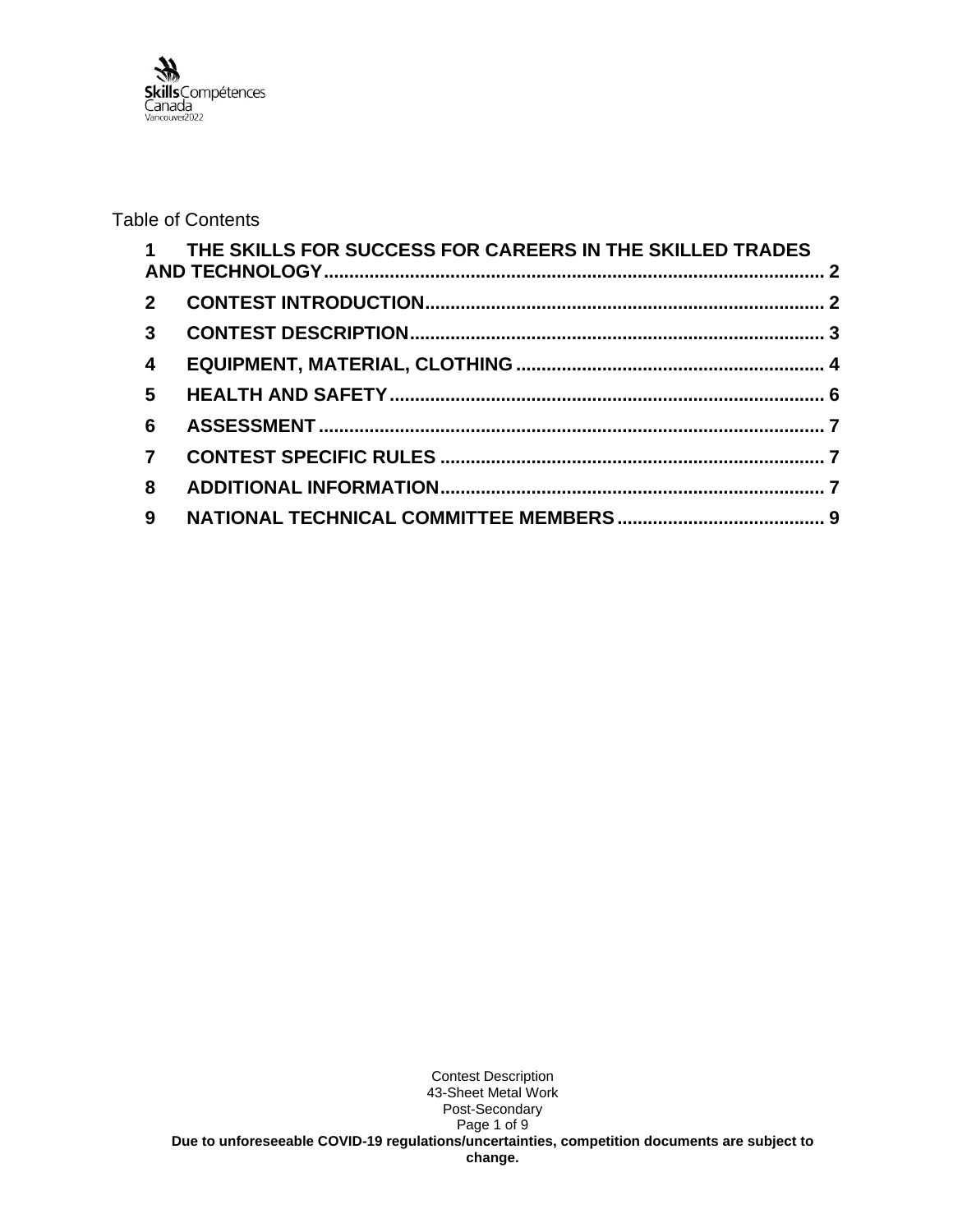

### <span id="page-2-0"></span>**1 THE SKILLS FOR SUCCESS FOR CAREERS IN THE SKILLED TRADES AND TECHNOLOGY**

In response to the evolving labour market and changing skill needs, the Government of Canada has launched the new Skills for Success *(former Essential Skills)* model defining nine key skills needed by Canadians to participate in work, in education and training, and in modern society more broadly. SCC is currently working with Employment and Social Development Canada (ESDC) to bring awareness of the importance of these skills that are absolutely crucial for success in Trade and Technology careers. Part of this ongoing initiative requires the integration and identification of the Skills for Success in contest descriptions, projects, and project documents. The next phase and very important aspect of our Skills for Success (SfS) initiative is to provide a *Skills Report Card* to each competitor at the Skills Canada National Competition. The purpose of the report card is to inform the competitor about their current level of nine identified Skills for Success based on their competition scores. With this knowledge, the competitor will be made aware which skill may require improvement. Full implementation is expected in the next Skills Canada National Competition.

The following 9 skills have been identified and validated as key skills for success for the workplace in the legend below:

<sup>1</sup>Numeracy, <sup>2</sup>Communication, <sup>3</sup>Collaboration, <sup>4</sup>Adaptability, <sup>5</sup>Reading, <sup>6</sup>Writing, <sup>7</sup>Pro blem Solving, <sup>8</sup>Creativity and Innovation, <sup>9</sup>Digital

These Skills for Success have been identified in section 2.4 and/or 3.2 of your Contest Description and if applicable, in your Project and supporting documents.

# <span id="page-2-1"></span>**2 CONTEST INTRODUCTION**

2.1 Description of the associated work role(s) or occupation(s)

[https://www.skillscompetencescanada.com/en/skill\\_area/sheet-metal-work/](https://www.skillscompetencescanada.com/en/skill_area/sheet-metal-work/)

2.2 Purpose of the Challenge

To enable students to demonstrate their skills work with sheet metal.

2.3 Duration of contest

12 hours

2.4 Skills and Knowledge to be tested.

Sheet metal layout and fabrication skills will be tested.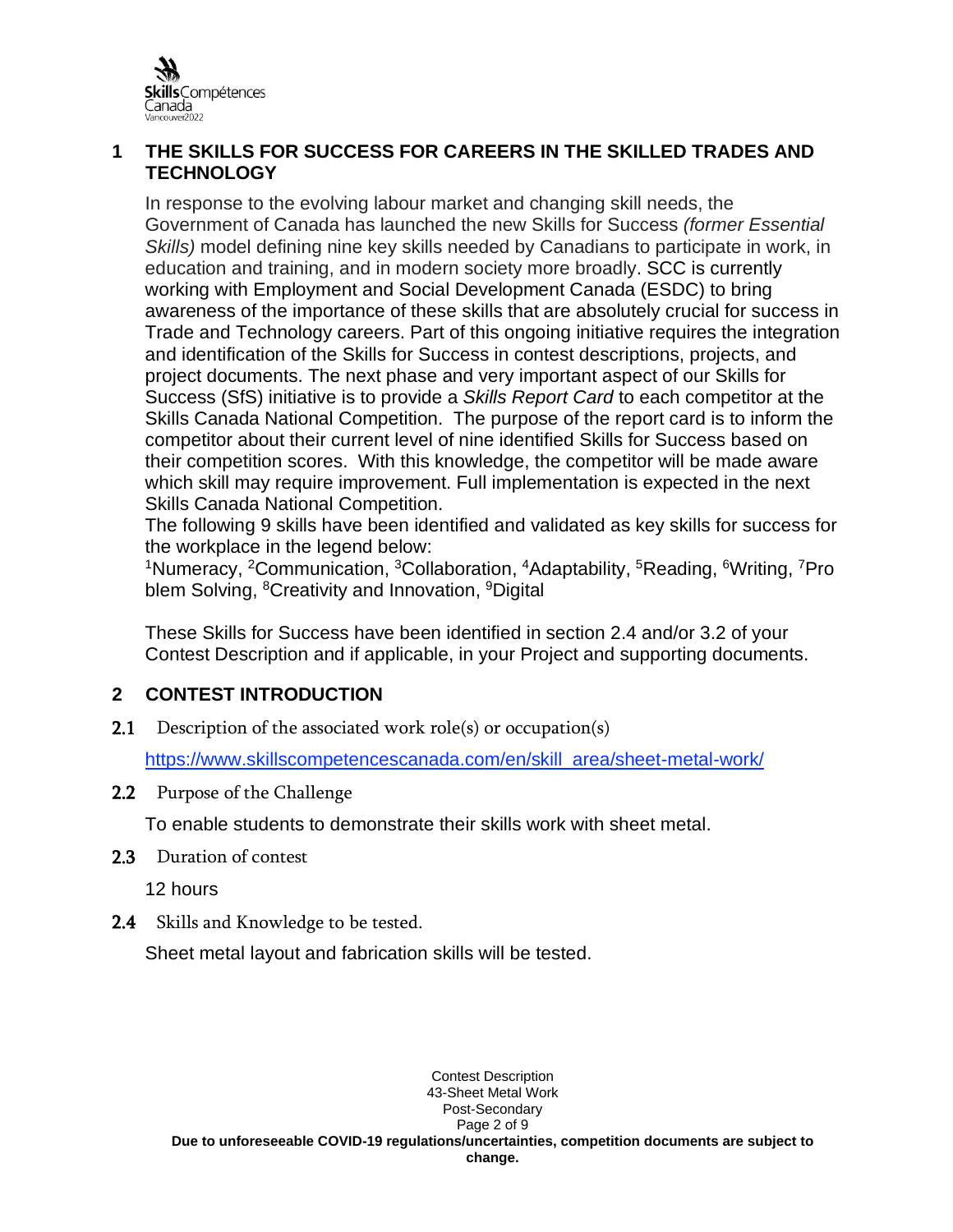

# <span id="page-3-0"></span>**3 CONTEST DESCRIPTION**

3.1 List of documents produced and timeline for when competitors have access to the documents on the Skills/Compétences Canada website

| <b>DOCUMENT</b>                 | DATE OF DISTRIBUTION |
|---------------------------------|----------------------|
| Project (orthographic drawings) | January 2022         |

3.2 Tasks that may be performed during the contest

- Simple layout
- Triangulation from plan and triangulation from elevation (side view)*<sup>5</sup>*
- Simple radial line development with parallel openings
- Square, polygon or round rain caps
- 90° round on round tees
- Round elbows and offsets (Non**-reducing** except for BE SE)
- Any of the following rectangular fittings (All changes in size must occur on the cheeks)*<sup>1</sup>*
	- o Offsets, Elbows, Y-Branches and Take-off

Methods of Fastening and Joining*<sup>7</sup>* (any of the following):

- Rivets
	- o Pop and Solid
- Sheet metal screws
- Nuts and bolts
- Welding
	- o MIG and Spot (Resistance)
- Grooved seams
- Single and double seams
- Standing Seams
- Lap and spot
- Hammerlock (Round or rectangular)
- $\bullet$  BE SE slip
- Pittsburgh (Irish) lock
- Slip and drive
- Standing "T" or C.P.R.
- Elbow seam
- Wired edge

*Skills for Success – <sup>1</sup>Numeracy, <sup>5</sup>Reading, <sup>7</sup>Problem Solving*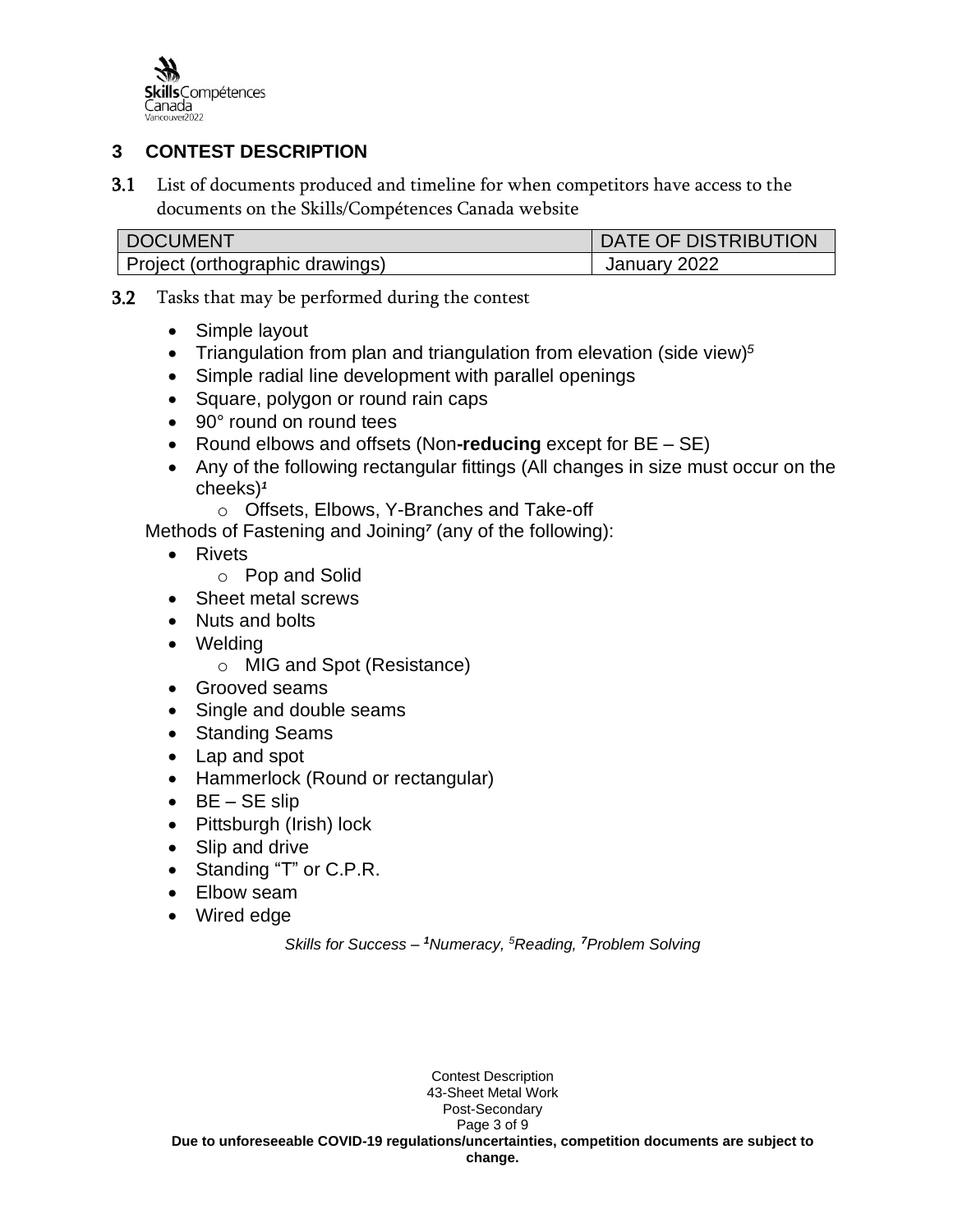

# <span id="page-4-0"></span>**4 EQUIPMENT, MATERIAL, CLOTHING**

- 4.1 Equipment and material provided by Skills/Compétences Canada
	- MIG welders c/w 0.025" wire and 25% CO2 / 75% Argon (1 for 4 comp.)
	- Welding Curtains
	- Flat metal table for welding and grinding (1 for 4 comp.)
	- Welding helmets (1 for 4 comp.)
	- Scrap Metal Bin
	- Brooms (2)
	- Standard hand brake  $-$  (1 for all comp.)
	- Box and pan brake  $-$  (1 for all comp.)
	- Blowhorn stakes (2 for all comp.)
	- Hollow mandrel stakes (2 for all comp.)
	- Rotary combination machines (Burring, Turning, Elbow, Beading) (1 per 2 comps.)
	- 2" x 36" rolls (1 for all comp.)
	- Hand groovers
	- Pop rivet and guns (2 for all comp.)
	- 30" x 72" work surface (1 per comp.)
	- Stake holders (2 for all comp.)
	- 20-to-16-gauge CR Steel
	- 26-to-16-gauge galvanized iron
	- 16 oz. cooper and/or brass
	- Wire brush
	- Drafting Tables
	- 36" T-square
	- Drafting Equipment package (1 per competitor)
	- Rulers 48"
	- Framing Squares
	- Locking Grip "C" Clamp Pliers
	- Locking Grip Needle Nose Pliers
	- Locking Vise Grip
	- 20v cordless drills
	- 4 1/2" angle grinder and grinding disks
	- Cutting discs
	- Flapper disc
	- $\bullet$   $\frac{1}{4}$ " drill bits
	- 3/16" drill bits
	- 1/8" drill bits
	- Measuring Tape 25'

Contest Description 43-Sheet Metal Work Post-Secondary Page 4 of 9 **Due to unforeseeable COVID-19 regulations/uncertainties, competition documents are subject to change.**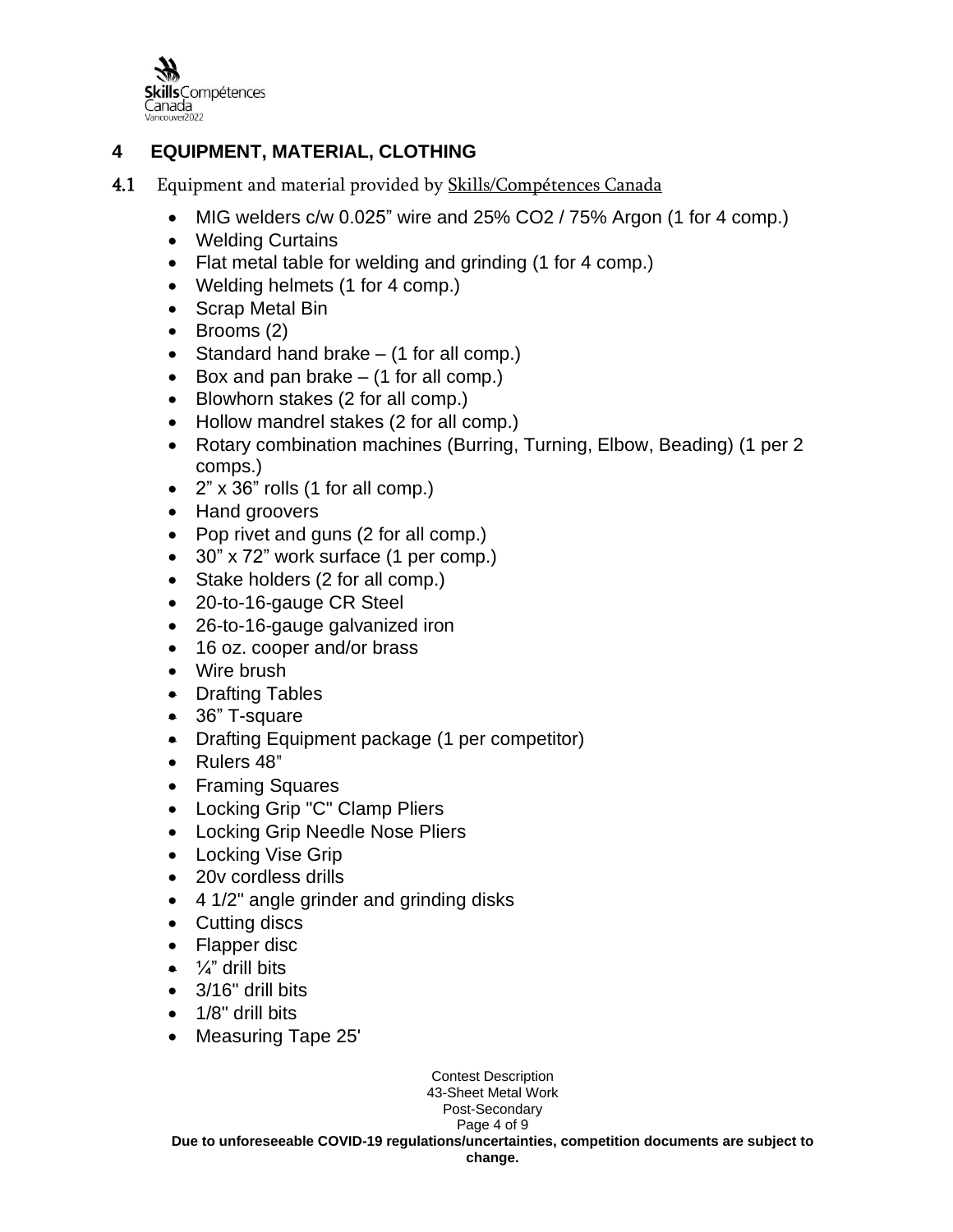

• Rivet Gun

**Note:** Some equipment listed above may not be available

### **COMPETITORS WILL BE REQUIRED TO USE THE MATERIAL AND EQUIPMENT PROVIDED BY SCC. ALL OTHER MATERIAL AND EQUIPMENT WILL BE REMOVED FROM THE SKILL AREA.**

- 4.2 Equipment and material provided by the competitor
	- Screwdrivers (Standard and Robertson)
	- Aviation snips (left and right cutting)
	- Combination snips
	- Dividers (2 sets)
	- Trammel points
	- Marking gauge
	- Tape measure
	- Hand seamers (folding pliers)
	- C-clamp vice grips (2 sets)
	- Standard vice grips (2 sets)
	- Flat file
	- Markers
	- Half round file
	- 12" rule
	- Center punch
	- Scratch awl
	- Mallet
	- Body hammer
	- Tinners hammer
	- Protractor
	- Adjustable wrench
	- Hacksaw
	- Combination square
	- Calculator
	- These hand tools are recommended as a basic set. This list may be augmented by the competitor, but certain specialized tools or other products may be subject to approval by the National Technical Committee and therefore may not be allowed for use in competition.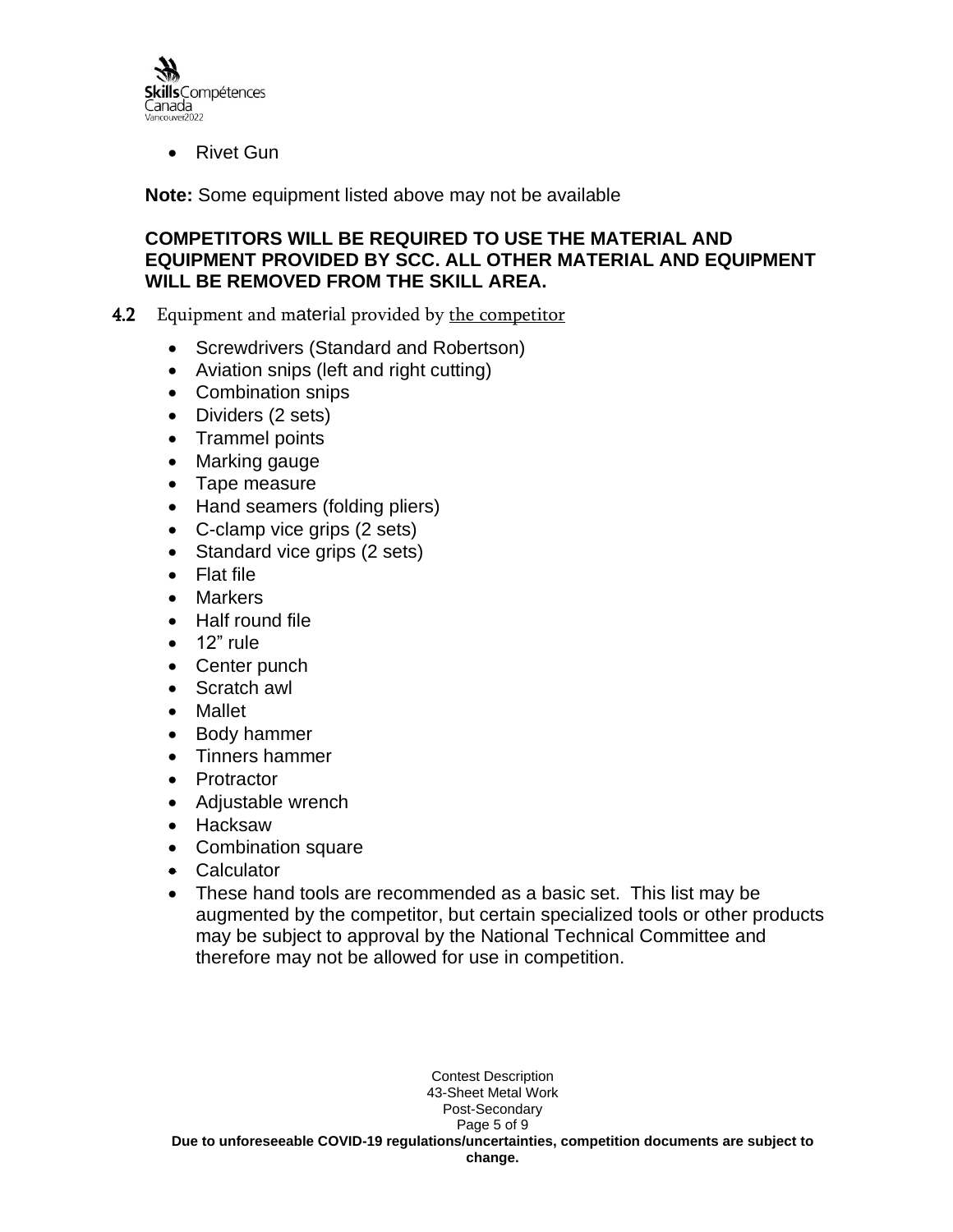

### **4.2.1** Toolboxes Guidelines

One of the objectives of SCC is the sustainability of the Competition. As a result, the toolboxes brought by Competitors will be restricted to the following maximum specifications.

The Competitor toolbox must not exceed 3 meters<sup>3</sup> in volume. It can be multiple toolboxes, but the total of all toolboxes must not exceed the maximum volume indicated. There is no exception to this rule. If the Competitor toolbox is larger than what is indicated, the Competitor with the guidance of the NTC, will need to remove items from the toolbox and those items will not be used during the competition. All tools must fit inside one or more toolboxes. Tools outside of a toolbox will not be permitted.

#### 4.3 Required clothing provided by the competitor

• Proper working attire (i.e., long sleeves and pants)

# <span id="page-6-0"></span>**5 HEALTH AND SAFETY**

#### 5.1 Safety program

SCC has implemented a comprehensive safety program as health and safety is an integral part of our competitions. Our safety program includes guidelines and procedures to make the work environment in each skill area safer.

#### **5.1.1** Safety manual

As part of our program a safety manual has been created to monitor and document health and safety within each skill area. It includes a definite plan of action designed to prevent accidents. The safety manual will be provided for every skill and these instructions must be followed and respected by all participants and officials at the SCNC.

#### **5.1.2** Safety workshop

During orientation, Competitors will participate in a Safety workshop and they will be expected to work and maintain a safe working area during the competition. Any Competitor breaking any health, safety, and environmental rules, may be required to undertake a second safety workshop, this will not affect the Competitor's competition time.

#### 5.2 COVID-19 Protocol

The COVID-19 guidelines will be shared as soon as they are available. The COVID-19 guidelines will be subject to change based on the BC COVID-19 guidelines in place at the time of the competition.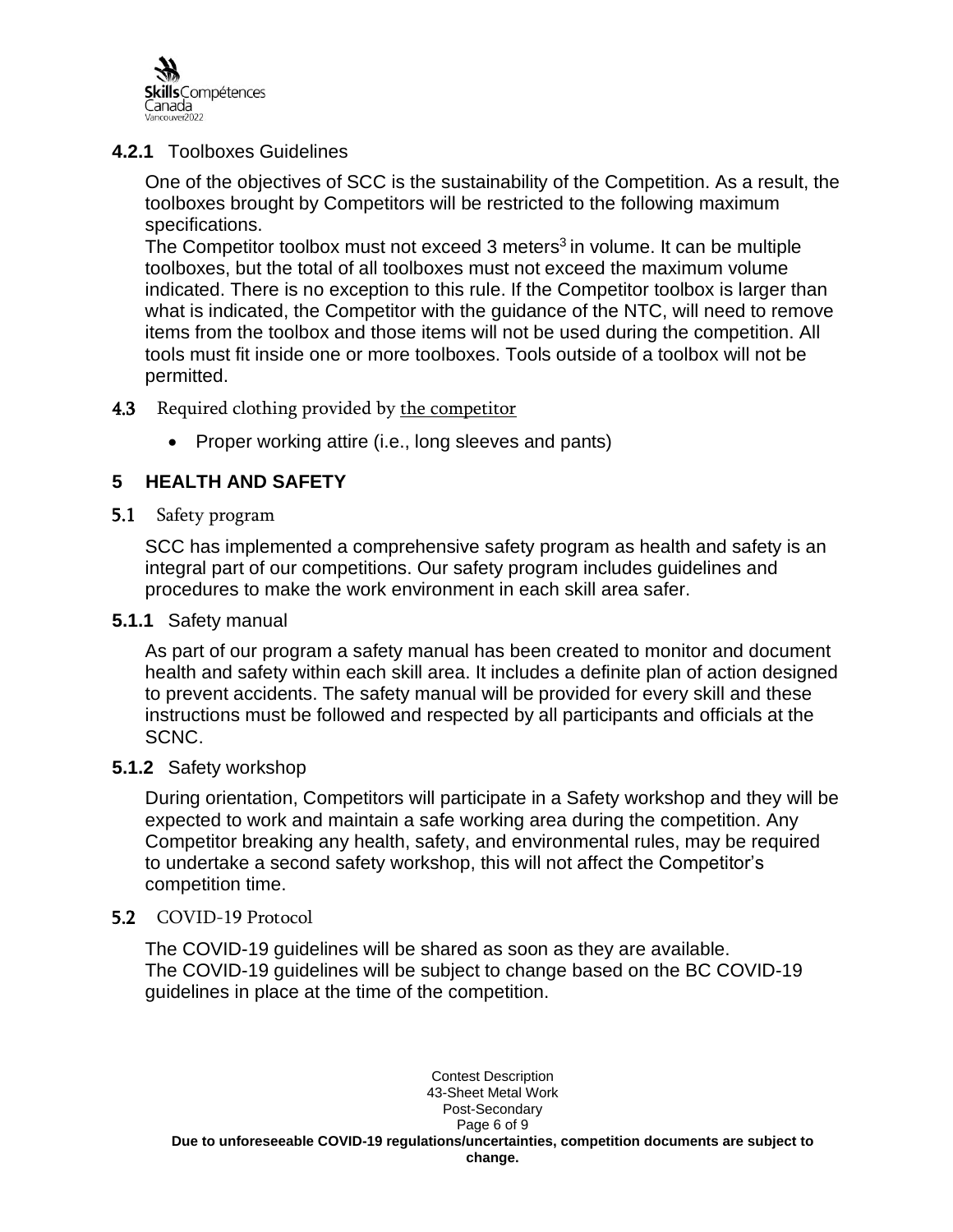

- 5.3 List of required personal protective equipment (PPE) provided by **Skills/Compétences** Canada
	- Face Shield
	- Hearing protection
	- Safety Glasses
- **5.4** List of required personal protective equipment (PPE) provided by the competitor
	- CSA approved safety shoes

**Note**: Competitors who do not have the required protective equipment will not be allowed to participate in the competition

### <span id="page-7-0"></span>**6 ASSESSMENT**

6.1 Point breakdown

**Note:** This list is subject to change.

| <b>TASKS</b>               | /100 |
|----------------------------|------|
| <b>Measured</b>            |      |
| <b>Critical Dimensions</b> | 25   |
| Layout                     | 15   |
| <b>Material Usage</b>      | 5    |
| <b>Judgement</b>           |      |
| <b>MIG Welding</b>         |      |
| Seams, Edges and Fasteners | 30   |
| <b>Overall Appearance</b>  | 15   |

# <span id="page-7-1"></span>**7 CONTEST SPECIFIC RULES**

Contest specific rules cannot contradict or take priority over the Competition Rules. They do provide specific details and clarity in areas that may vary from contest to contest. Any additional contest rules will be reviewed during the competitor orientation.

| <b>TOPIC/TASK</b> | CONTEST SPECIFIC RULE                                       |
|-------------------|-------------------------------------------------------------|
| Use of technology | Cell phones will not be allowed inside<br>competition areas |

# <span id="page-7-2"></span>**8 ADDITIONAL INFORMATION**

8.1 Interpreter

If a competitor requires the help of an interpreter once onsite during the competition, the Skills/Compétences Canada Provincial/Territorial offices must advise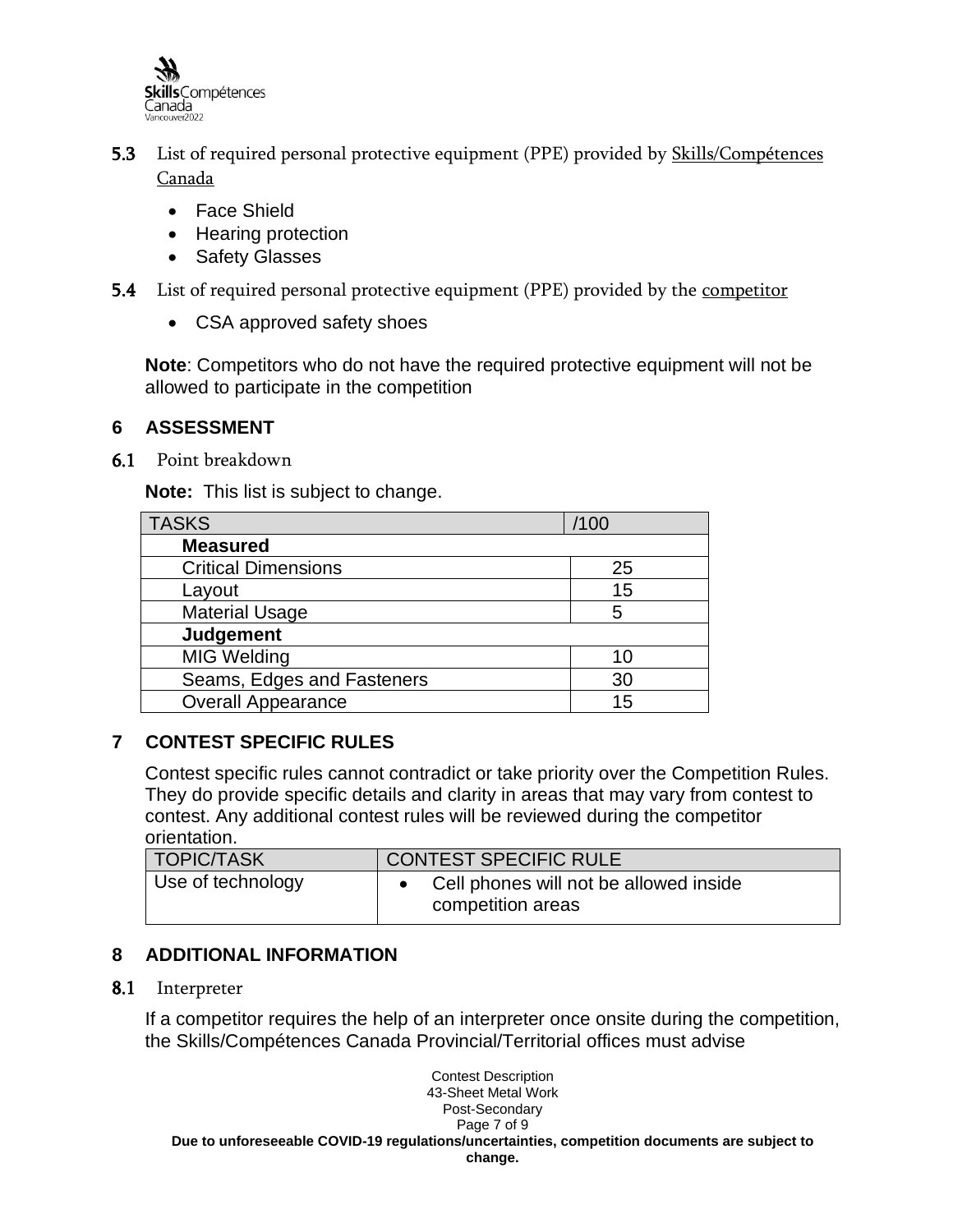

Skills/Compétences Canada National Secretariat a minimum of 1 month prior to the competition or this service may not be guaranteed.